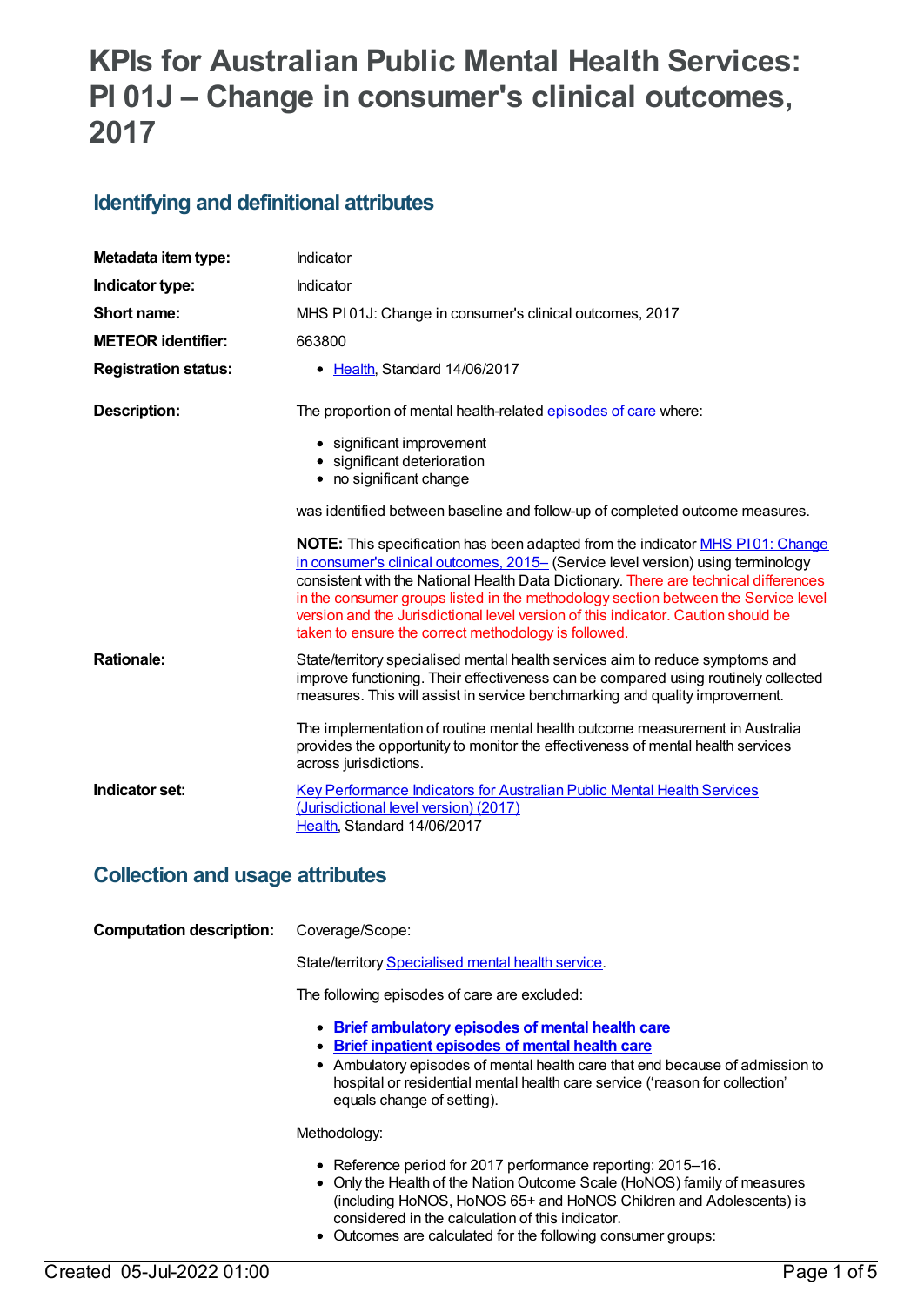- ∘ Group A: Consumers discharged from hospital. All people who were discharged from an acute admitted patient mental health care service within the reference period. Scores should be calculated as the difference between the total score recorded at admission (the 'baseline') and discharge (the 'follow-up').
- Group B: Consumers discharged from ambulatory care. All people who were discharged from an ambulatory care episode, provided by an ambulatory mental health care service, within the reference period. Scores should be calculated as the difference between the total score recorded at admission to the episode (the 'baseline'), and discharge from the episode (the 'follow-up'). Ambulatory episodes that are completed because the consumer was admitted to hospital or residential mental health care are excluded from the analysis that is, where the National Outcomes and Casemix Collection (NOCC) 'reason for collection' equals change of setting.
- Group C: Consumers in ongoing ambulatory care. All people who have an 'open' ambulatory episode of care at the end of the reference period. Scores should be calculated as the difference between the total score recorded on the first occasion rated within the reference period which will be either admission or review, (the 'baseline') and the last occasion rated which will be a review (the 'follow-up') in the same reference period.
- Group change analyses can only be determined for episodes of care where both baseline and follow-up ratings are present. This excludes specific episodes defined by the NOCC data collection protocol as not requiring follow-up as well as episodes where either the baseline or follow-up measure is not available.
- The total score is determined for each individual baseline and follow-up score. This is the sum total of the 12 HoNOS/65+ scales or the first 13 items of the 15 HoNOS Children and Adolescents (HoNOSCA). Where one or more of the HoNOS/65+ or HoNOSCA items have not been completed correctly, the collection occasion should only be regarded as valid and complete if:
	- For the HoNOS and HoNOS 65+: A minimum of 10 of the 12 items have a valid severity rating (i.e. a rating of either 0, 1, 2, 3 or 4)
	- For the HoNOSCA a minimum of 11 of the first 13 items have a valid severity rating
	- There are no corrections made for missing items.
- Scores are classified as either 'significant improvement', 'significant deterioration' or 'no significant change', based on the effect size statistic.
- The reference period for this indicator is typically a single financial year, and the impact of modifying the reference period is unknown.

#### Definition notes:

|                                 | • For the purposes of this key performance indicator (KPI), a medium effect<br>size of 0.5 is used to assign outcome scores to the 3 outcome categories. A<br>medium effect size is equivalent to an individual change score of at least one<br>half (0.5) of a standard deviation.<br>• Individual episodes are classified as either: 'significant improvement' if the<br>effect size index is greater than or equal to positive 0.5; 'significant<br>deterioration' if the effect size index is less than or equal to negative 0.5; or<br>'no change' if the index is greater than -0.5 and less than 0.5.<br>• Analyses of the 2010-11 national pool of NOCC data identified that for:<br>o Inpatient and ambulatory settings a four point threshold indicates a<br>medium effect size. In practice this means an individual change score<br>of a least four points equates to a medium effect size and significant<br>change. This threshold is the same for all 3 HoNOS measures. |
|---------------------------------|----------------------------------------------------------------------------------------------------------------------------------------------------------------------------------------------------------------------------------------------------------------------------------------------------------------------------------------------------------------------------------------------------------------------------------------------------------------------------------------------------------------------------------------------------------------------------------------------------------------------------------------------------------------------------------------------------------------------------------------------------------------------------------------------------------------------------------------------------------------------------------------------------------------------------------------------------------------------------------------|
| <b>Computation:</b>             | (Numerator $\div$ Denominator) x 100                                                                                                                                                                                                                                                                                                                                                                                                                                                                                                                                                                                                                                                                                                                                                                                                                                                                                                                                                   |
|                                 | Calculated separately for each consumer group.                                                                                                                                                                                                                                                                                                                                                                                                                                                                                                                                                                                                                                                                                                                                                                                                                                                                                                                                         |
| Numerator:                      | Number of completed or ongoing episodes of mental health care with completed<br>outcome measures, partitioned by setting, where significant<br>improvement/significant deterioration/no significant change was identified between<br>baseline and follow-up within the reference period.                                                                                                                                                                                                                                                                                                                                                                                                                                                                                                                                                                                                                                                                                               |
| <b>Numerator data elements:</b> | Data Element / Data Set                                                                                                                                                                                                                                                                                                                                                                                                                                                                                                                                                                                                                                                                                                                                                                                                                                                                                                                                                                |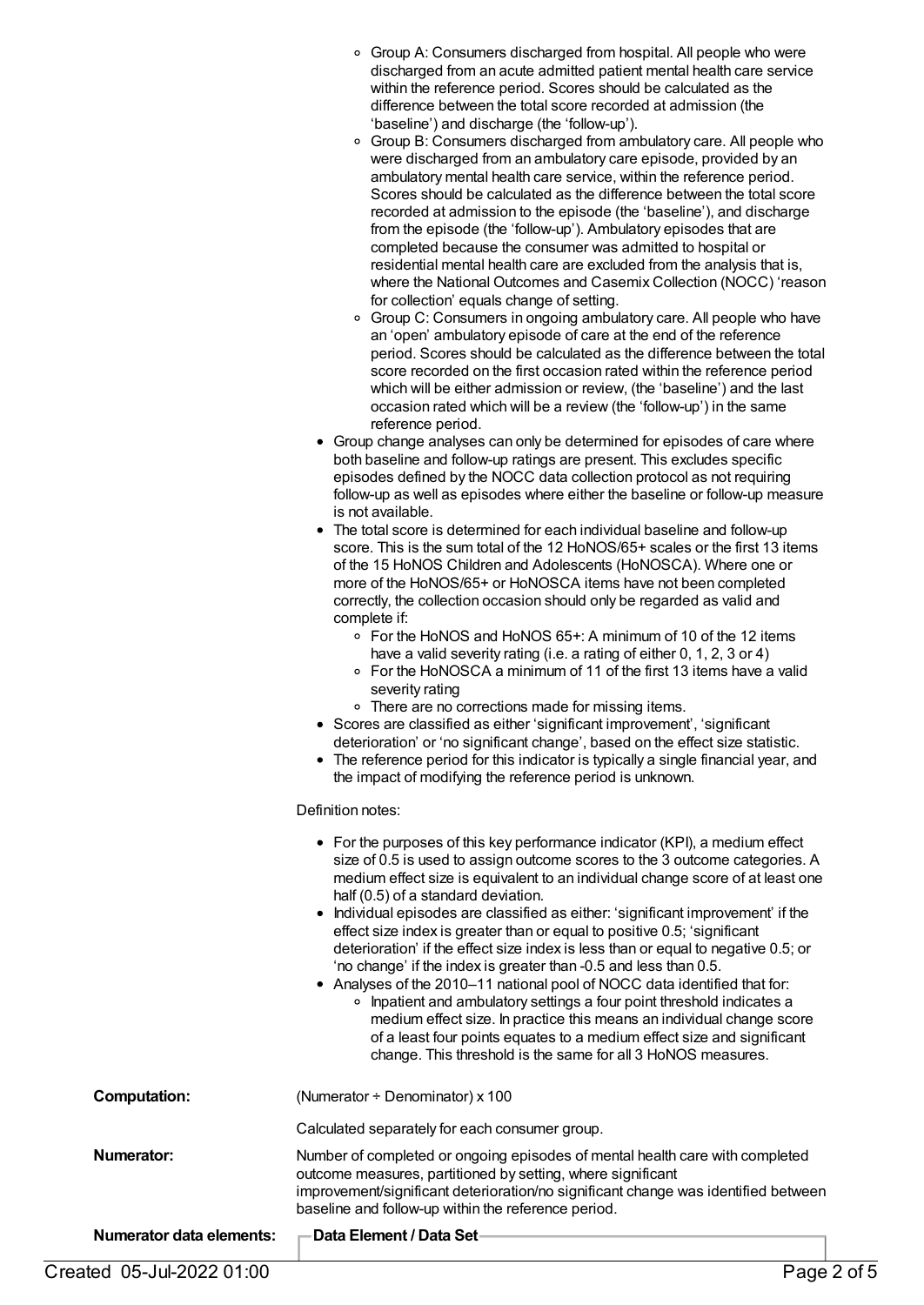#### **Data Element**

Number of episodes with a completed outcome measure where no significant change was identified

**Data Source**

National [Outcomes](file:///content/636931) and Casemix Collection (NOCC)

**Guide for use**

Data source type: Clinical outcome measure

#### **Data Element / Data Set**

#### **Data Element**

Number of episodes with a completed outcome measure where significant deterioration was identified

**Data Source**

National [Outcomes](file:///content/636931) and Casemix Collection (NOCC)

**Guide for use**

Data source type: Clinical outcome measure

#### **Data Element / Data Set**

#### **Data Element**

Number of episodes with a completed outcome measure where significant improvement was identified

**Data Source**

National [Outcomes](file:///content/636931) and Casemix Collection (NOCC)

#### **Guide for use**

Data source type: Clinical outcome measure

#### **Data Element / Data Set**

Person—level of psychiatric symptom severity, Health of the Nation Outcome Scale for Children and Adolescents score code N

#### **Guide for use**

Data source type: Clinical outcome measure

**Data Source**

National [Outcomes](file:///content/636931) and Casemix Collection (NOCC)

#### **Data Element / Data Set**

Person—level of psychiatric symptom severity, Health of the Nation Outcome Scale 65+ score code N

#### **Guide for use**

Data source type: Clinical outcome measure

**Data Source**

National [Outcomes](file:///content/636931) and Casemix Collection (NOCC)

#### **Data Element / Data Set**

Person—level of psychiatric symptom severity, Health of the Nation Outcome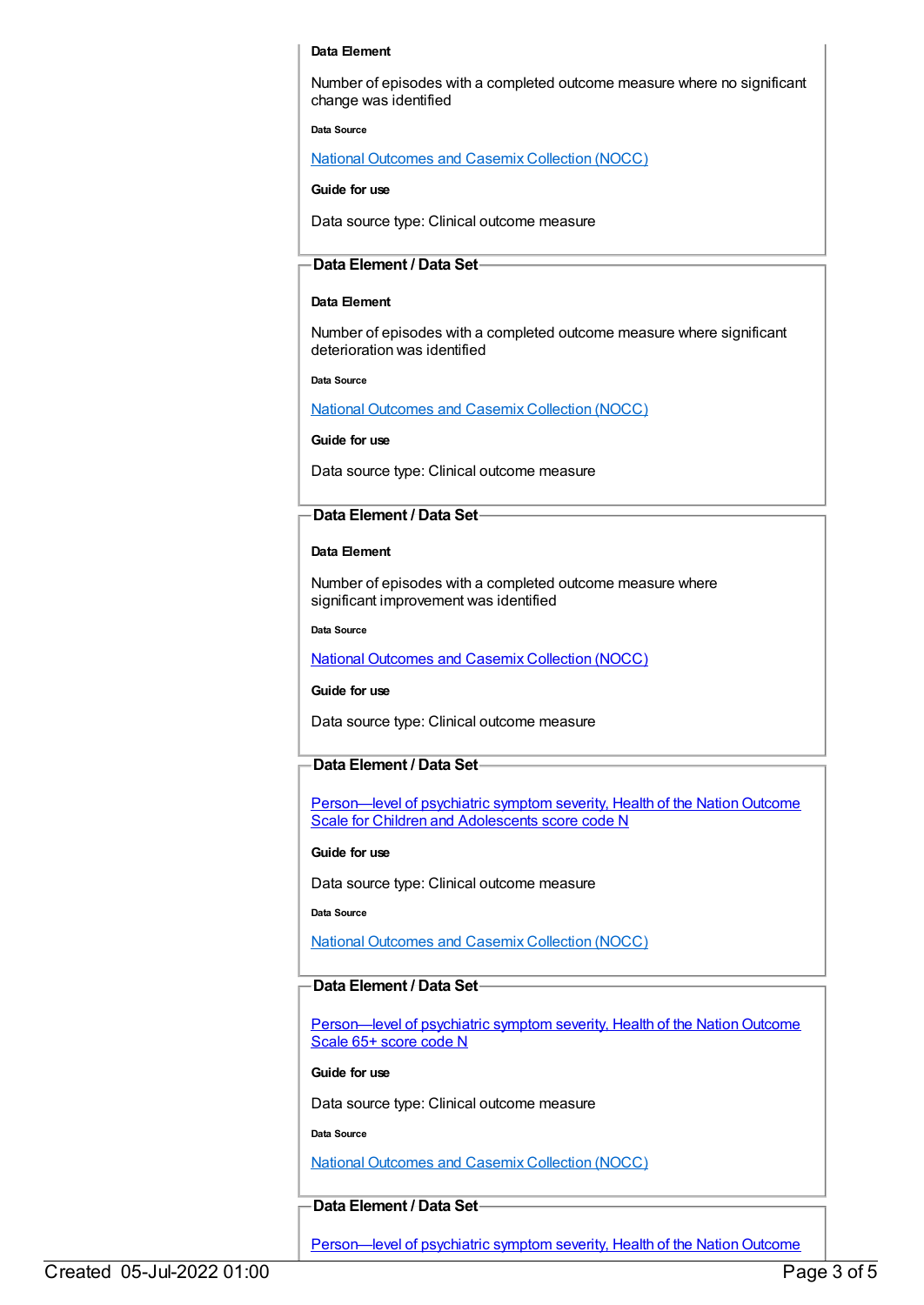| Scale score code N                                                                                                                                    |
|-------------------------------------------------------------------------------------------------------------------------------------------------------|
| Guide for use                                                                                                                                         |
| <b>Data Source</b>                                                                                                                                    |
| <b>National Outcomes and Casemix Collection (NOCC)</b>                                                                                                |
| Data source type: Clinical outcome measure                                                                                                            |
| Number of completed or ongoing episodes of mental health care with completed<br>outcome measures, partitioned by setting within the reference period. |
| Data Element / Data Set-                                                                                                                              |
| Data Element                                                                                                                                          |
| Total number of episodes with a completed outcome measure of significant<br>improvement, no significant change or significant deterioration           |
| Data Source                                                                                                                                           |
| <b>National Outcomes and Casemix Collection (NOCC)</b>                                                                                                |
| Guide for use                                                                                                                                         |
| Data source type: Clinical outcome measure                                                                                                            |
| Service variables: Setting (Group A, B or C)                                                                                                          |
| Consumer attributes: Age (0-17, 18-64, 65+)                                                                                                           |
| Data Element / Data Set-                                                                                                                              |
| Person-age, total years N[NN]                                                                                                                         |
| Guide for use                                                                                                                                         |
| Age to be calculated as at start of the episode of care.                                                                                              |
| Data Source                                                                                                                                           |
| <b>National Outcomes and Casemix Collection (NOCC)</b>                                                                                                |
|                                                                                                                                                       |

## **Representational attributes**

| <b>Representation class:</b> | Percentage    |
|------------------------------|---------------|
| Data type:                   | Real          |
| Unit of measure:             | Service event |
| Format:                      | N[NN].N       |
|                              |               |

## **Indicator conceptual framework**

| <b>Framework and</b> | Effective |
|----------------------|-----------|
| dimensions:          |           |

## **Accountability attributes**

Benchmark: State/territory level